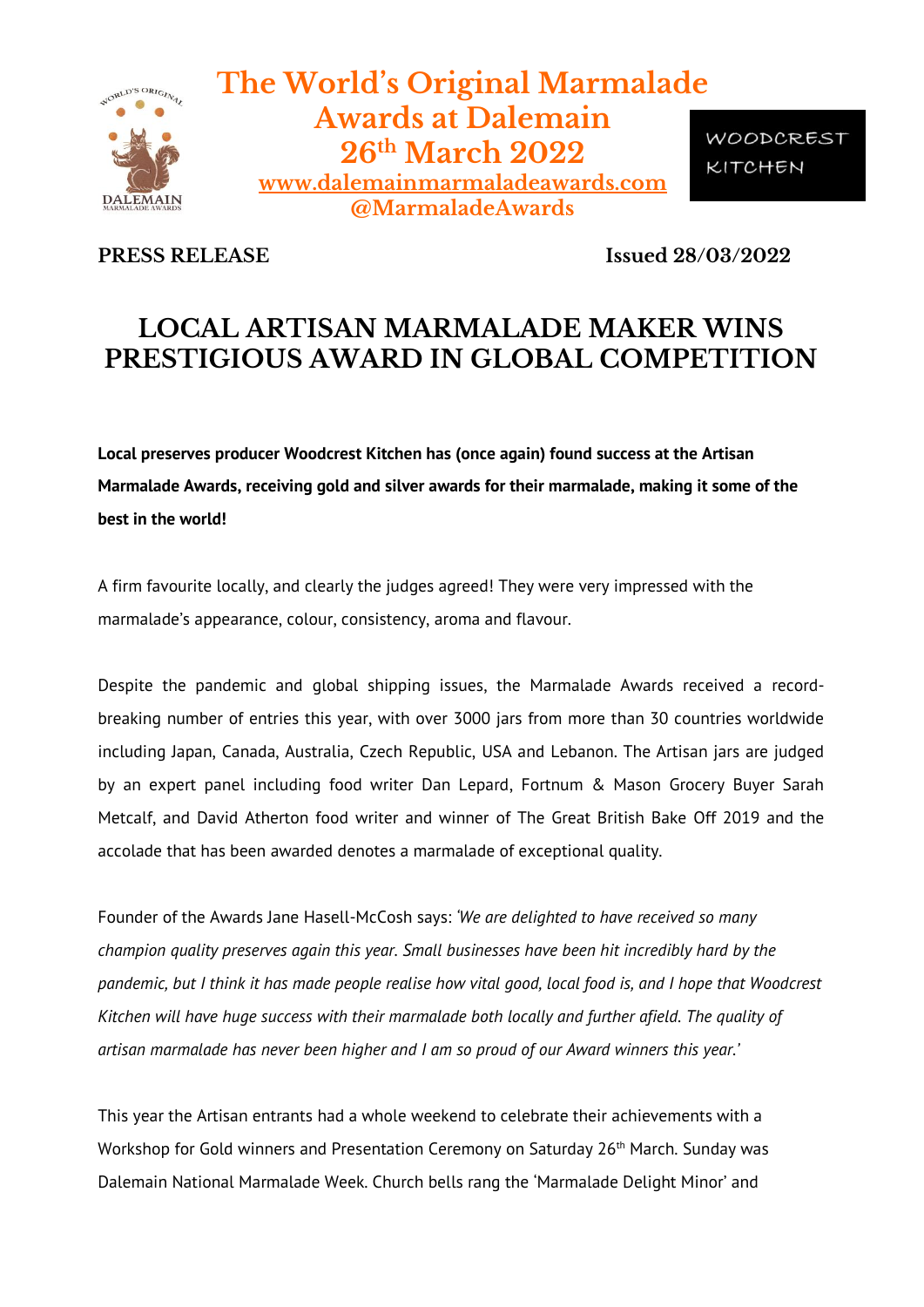Dalemain's Medieval Hall was transformed into a Marmalade Shop, with marmalades from Taiwan, Zambia, Portugal and the UK available to taste and buy.

Owner and artisan marmalade maker Esther says '*We are so pleased to have won these awards against such strong competition from all over the world. As a region, the The North East has so many good food producers and we're proud to be amongst the best of them!'*

Woodcrest Kitchen's marmalade can be purchased through a select number of independent retailers along with local farm shops and delis – all listed on the website – as well as at market events throughout the year. [www.woodcrestkitchen.co.uk](http://www.woodcrestkitchen.co.uk/)

The Marmalade Festival will then take place on Saturday 14<sup>th</sup> May.

The Awards are sponsored by Fortnum & Mason and Rathbones and are proud to raise money for palliative care around the world. This year's key beneficiary is once again Hospice at Home Carlisle & North Lakeland, and to date the Awards have raised over £270,000 for palliative care around the world.

For more information about the Marmalade Awards visit [www.marmaladeawards.com](http://www.marmaladeawards.com/)

### **ENDS.**

### **For further information please contact:**

*woodcrestkitchen@mail.com*

### **Notes to editors:**

## **About Woodcrest Kitchen**

*Woodcrest Kitchen (Burnopfield) began as a way of preserving surplus fruit and vegetables from the family allotment. During the summer months there is always a glut and we began to preserve this by turning the produce into jam and chutney; giving these as gifts to friends. The gifts were so highly regarded that news of homemade preserves spread and we sold the jars at the local school fair. After a sell-out, Woodcrest Kitchen registered as a formal business producing delicious jam and chutney;*